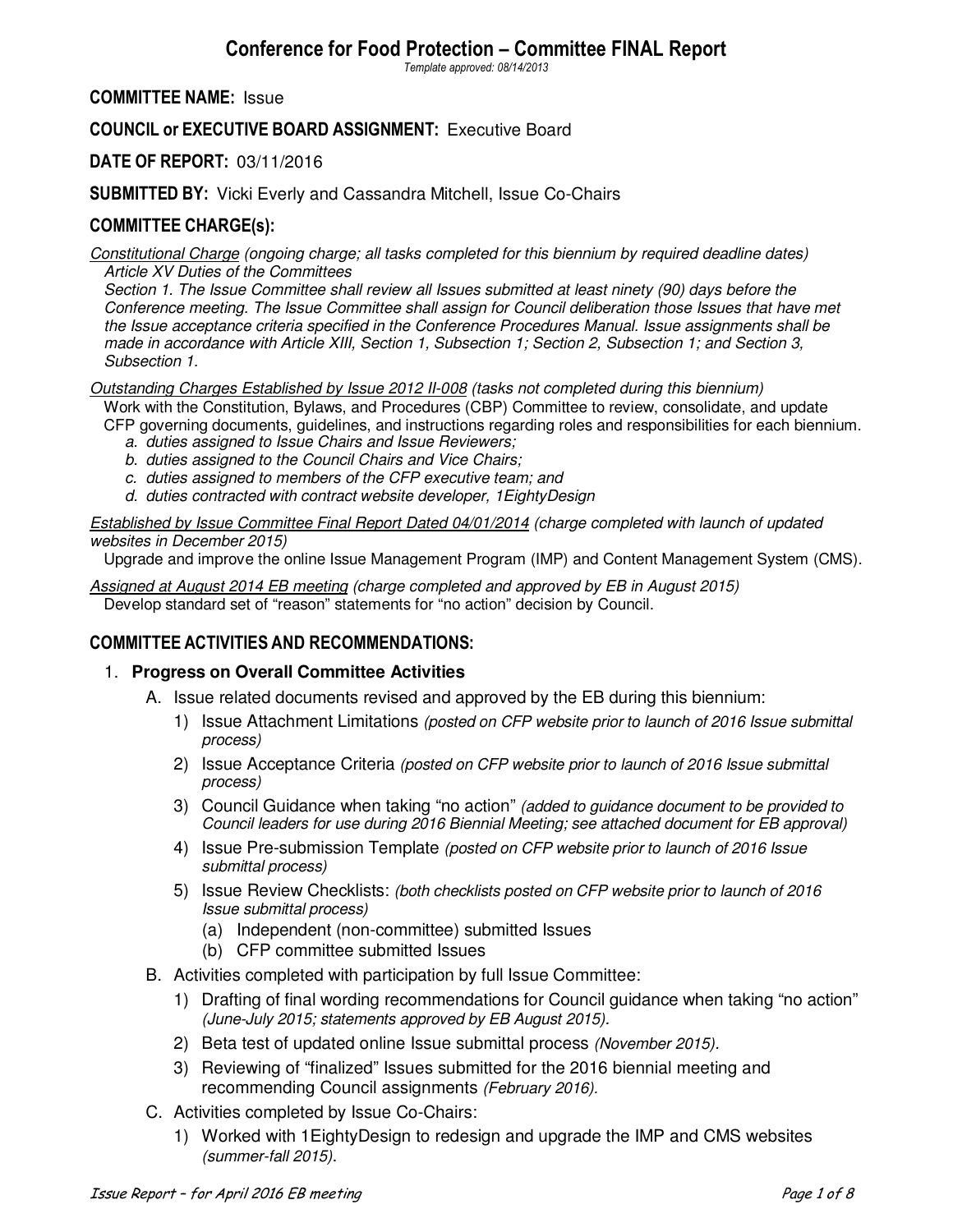*Major system improvements included:* 

- *Improved functionality for today's operating systems and devices.*
- *Ability for two submitters to participate in the online review.*
- *Access to all Issues and submitted documents by multiple Issue Reviewers.*
- 2) Conducted beta test of online Issue submittal process and worked with 1EightyDesign to improve system based on lessons learned during beta test *(October-December 2015)*.
- 3) Conducted conference call with CFP Committee Chairs, Council Chairs and Vice Chairs, Conference Vice Chair, ED, and EA to explain the process and steps in preparing and reviewing committee final reports and Issues *(11/04/2015)*.
- 4) Participated with Council Chairs in review of final committee reports, draft Issues, and content documents *(December 2015-January 2016; see* "Issue Review Time Tracking" *and "*Timeline of Committee Documents Submitted for Preliminary Review" *at the end of this report)*. *NOTES:* 
	- *The deadline for submittal of draft committee documents was 12/04/2016; however, due to lack of response, the deadline was extended by the ED to 01/04/2016.*
	- *Issue Co-Chairs devoted a total of 166 volunteer hours during 12 consecutive calendar days conducting preliminary document review; this does* **not** *include hours devoted by the Council Chairs and Vice Chairs during this stage of review.*
- 5) Conducted online Issue review *(01/16/2016 through 02/18/2016)*; and Issue assignment process *(02/18/2016 through 02/25/2016; see* "Issue Review Time Tracking" *at the end of this report)*.

*NOTES:* 

- *A total of 126 Issue were submitted and 117 were finalized for council deliberation.*
- *9 Issues were withdrawn: 5 were unused placeholders, 2 were duplicate committee Issues, 1 was a duplicate independent Issue, and 1 was combined with another Issue.*
- *NO Issues were rejected.*
- *49 Issues were submitted within the final 24 hours prior to the deadline (not including 12 placeholders submitted by Issue Chair); the last Issue was submitted just 2 minutes before the deadline.*
- *2 CFP committees did not submit any Issues prior to the online deadline; 7 of the 12 placeholder Issues were subsequently converted to committee Issues.*
- *Over 800 messages were exchanged with submitters via IMP; in addition, numerous concerns and document edits were handled via regular email. A few Issues were finalized with only 3 message exchanges, others required as many as 18 exchanges; the average was 6 message exchanges pre Issue.*
- *Only 2 independent submitters required assistance with attaching documents; this was a major improvement from prior biennial meetings. However, numerous committees were confused about the attachment process: 3 committees required extensive instruction and one-on-one guidance, and Issue Co-Chairs eventually attached documents directly for 2 committees. Instructions related to attachments will be clarified for 2018.*
- *3 Issue Reviewers devoted a total of 569 volunteer hours during 34 consecutive calendar days to finalize all Issues.*
- 6) Worked with ED and Conference Chair and Vice Chair to establish redaction protocol, and language explaining Conference practice, to not identify entities in a way that could be considered unfavorable or damaging. This concern is on the EB meeting agenda under "New Business."

*NOTE: a total of 14 Issues were submitted requiring possible redaction; with one exception, all requests for redaction were fully addressed by the submitters. One submitter did not respond to repeated requests for redaction; following discussion with the ED, the required redaction was completed by an Issue Co-Chair and the Issue was finalized.* 

- 7) Ensured that constitutionally mandated Issue deadline dates were met:
	- (a) Provided ongoing reports to Council Chairs and Vice Chairs, Committee Whip, and ED regarding status of committee submitted Issues and documents*.*
	- (b) Sent multiple reminders of deadline dates and information required to submitters who were not responding.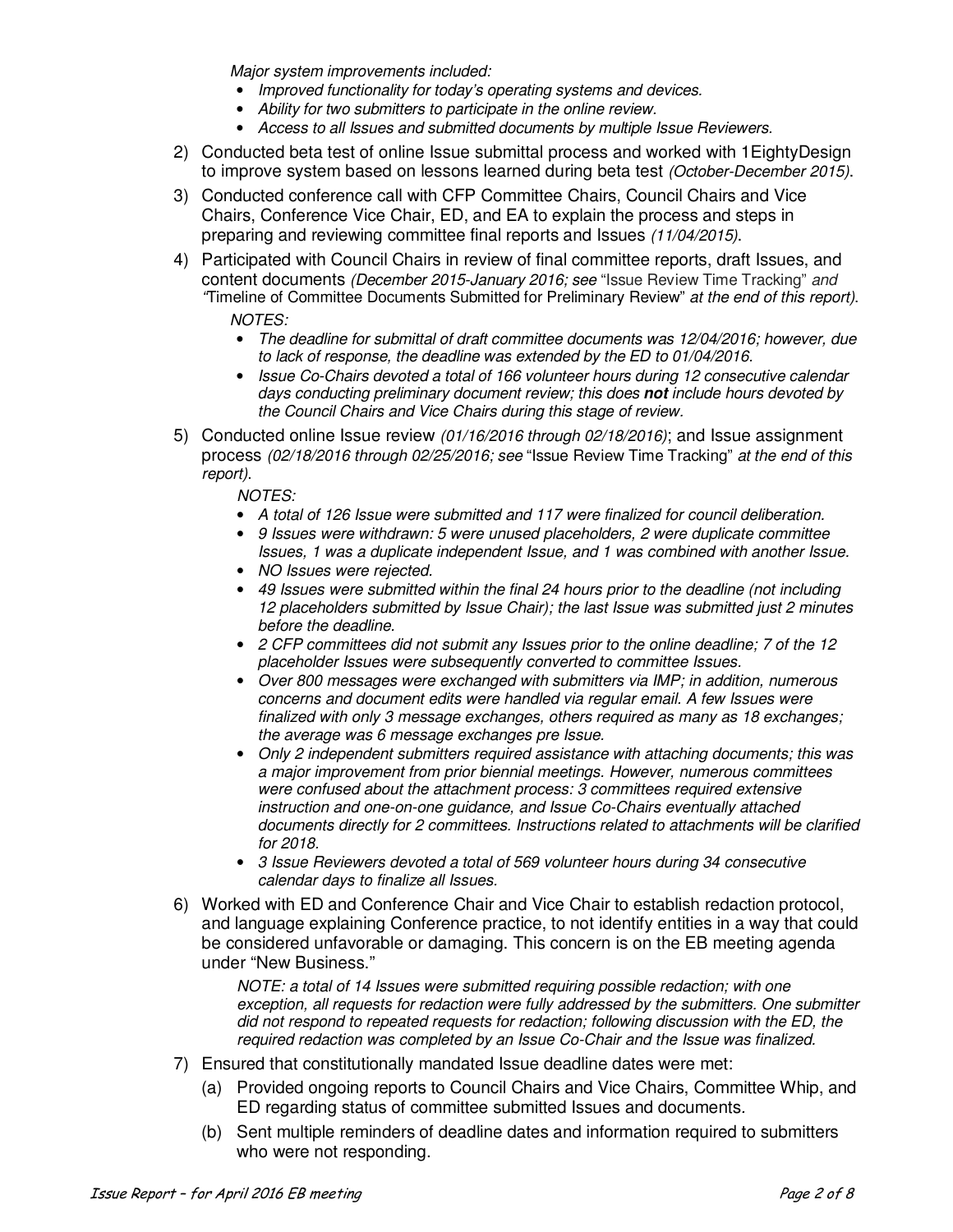- (c) Worked with Issue Committee, Council Chairs and Vice Chairs, ED, and EA to confirm Issue council assignments, sequence Issues, and prepare final Issue packets for posting on the CFP website.
- (d) Worked with 1EightyDesign, ED, and EA to ensure final posting of Issues.
- 8) Assisted ED in establishing Issue deadline dates for 2016-2018 Master Calendar.

*NOTE: at the suggestion of the ED, the deadline to submit draft committee reports, Issues, and content documents for preliminary review has been advanced by one month; the intent is to provide time to complete ALL review and editing of committee documents and Issues PRIOR to online submission.* 

- 9) Drafted documents for EB review and approval *(see requested action from Executive Board below)*:
	- (a) Guidance document on editing Issues in Council *(see attached).*
	- (b) Post-deliberation Issue tasks at biennial meeting *(see attached).*
	- (c) Revised *Committee Periodic Report Template* and *Final Committee Report Template (see attached).*
- D. Additional activities yet to be completed by Issue Co-Chairs during this biennium:
	- 1) Assist Scribe Supervisor in reviewing and updating Scribe training documents.
	- 2) Process any late breaking Issues according to the Late Issue Submission Policy.
	- 3) Participate with EA and Council Chairs and Vice Chairs in Issue management tasks during the biennial meeting *(bullet points extracted from Issue Chair position description).* 
		- *Review and edit all final Issue recommendations prior to printing or web posting to ensure Issues are in the approved format.*
		- *Reassign or transfer Issues between Councils as needed during Council deliberations by working with Council Vice Chairs to ensure that appropriate material is transferred to the new Council, and verifying that a notice has been posted.*

*(See also attached document titled "Post-deliberation Issue tasks at biennial meeting")* 

E. Assigned charges **not** completed; these tasks will be addressed during the 2016-2018 biennium by working with the CBP Committee in re-organization of CFP governing documents *(from Issue 2012 II-008)*:

*Review, consolidate, and update CFP governing documents, guidelines, and instructions regarding roles and responsibilities for each biennium.* 

- *duties assigned to Issue Chairs and Issue Reviewers;*
- *duties assigned to the Council Chairs and Vice Chairs;*
- *duties assigned to members of the CFP executive team; and*
- *duties contracted with contract website developer.*
- F. Special thanks are extended to the following individuals for assisting with Issue related tasks that were over and above their assigned CFP responsibilities:
	- *Lee Cornman for assistance in preparing Issue and attachment documents for final review.*
	- *Terry Levee for reviewing all submitted attachments to identify those needing possible redaction.*
	- *Aggie Hale for managing the online review of 41 independent (non-committee) submitted Issues and for hosting a marathon multi-day Issue review meeting at her home.*
	- *Dave McSwane, John Luker, and Terry Levee for guidance in establishing protocol and descriptive language to explain Conference practice and concerns related to document redaction.*
	- *Kevin Hamstra of 1EightyDesign for ongoing assistance in quickly resolving challenges related to the online Issue programs.*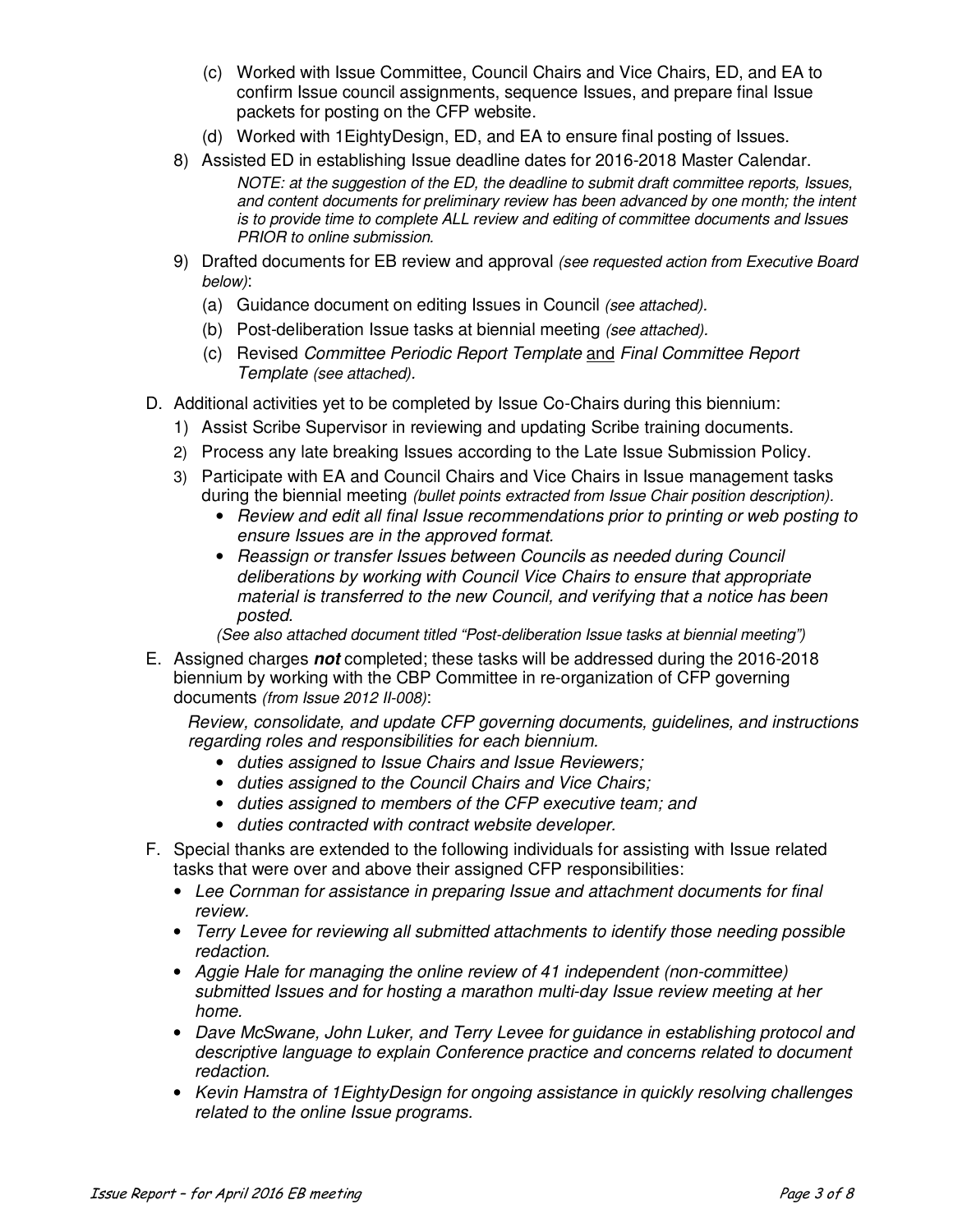# 2. **Requested action from Executive Board:**

- A. Discussion and approval of attached guidance documents for use during the 2016 Biennial Meeting:
	- 1) *Guidance on Editing "Recommended Solutions" in Council (see attached).*
	- 2) *Issue Tasks "Post Deliberation" at the CFP Biennial Meeting (see attached).*
- B. Discussion and resolution of identified challenges with the existing Issue process; some of these challenges have been identified in previous Issue final reports but remain unresolved.
	- 1) Lack of overall understanding, acceptance, and respect for the Issue review process and tasks assigned by the Conference governing documents.

The Council Chairs and Issue Co-Chairs were faced with extraordinary challenges this biennium during the process of reviewing and finalizing committee documents. While it is difficult to "require" that volunteers perform specific duties, read provided instructions, or meet deadlines, not following the rules within any part of an established process can greatly influence the ability of other volunteers to complete their assigned tasks. The challenge of holding volunteers accountable is applicable to all activities within the Conference and is **not** unique to the Issue process.

The Issue Co-Chairs request that the EB establish a procedure that identifies appropriate "next steps" when assigned volunteer tasks are incomplete, do not follow or meet established protocol, or when deadlines are missed.

- 2) Preparation and review of final committee reports and Issues. The discussion points below represent some of the challenges and hurdles during this year's review:
	- (a) CFP committees not meeting deadlines *(see "*Timeline of Committee Documents Submitted for Preliminary Review" *at the end of this report);* see requested action noted above.
	- (b) The Issue Co-Chairs request that the EB review and approve a revised *Committee Periodic Report Template* and revised *Committee Final Report Template* and instructions noted in red font *(see attached documents); s*uggested changes are intended to:
		- *Provide a format to assist Council Chairs and Vice Chairs, and EB members in conducting a review to assess the current status of committee activities.*
		- *Include statement from the Biennial Meeting / Conference Procedures clarifying "ownership" of committee-generated documents.*
		- *Assist in providing accurate report and revision dates.*
		- *Re-title a report category from "General Description of Committee Structure" to "Committee Work Plan and Timeline" to be consistent with a specified duty from the Committee Chair Position Description.*
		- *Add documentation of an EB "approval date" requiring review AND approval of committee reports by EB vote; this requirement supports the Biennial Meeting / Conference Procedures which states: "The Conference Chair can send a report back to a Council Chair with a request that a committee work further on its report."*
		- *Assist Committees Chairs in transitioning information from periodic reports to the final report.*
		- *Clarify attachments and listing of committee Issues.*

Once approved, two versions of each report will need to be posted on the CFP website and made available to committee chairs; one version with the instructions (as currently noted in red font) and a second as a template without embedded instructions.

(c) The Issue Co-Chairs request that the EB affirm, modify, or clarify the EB role in modifying or clarifying committee charges.

The Committee Chair Position Description includes the following task: *Requests from the Executive Board via the Council Chair any modification of*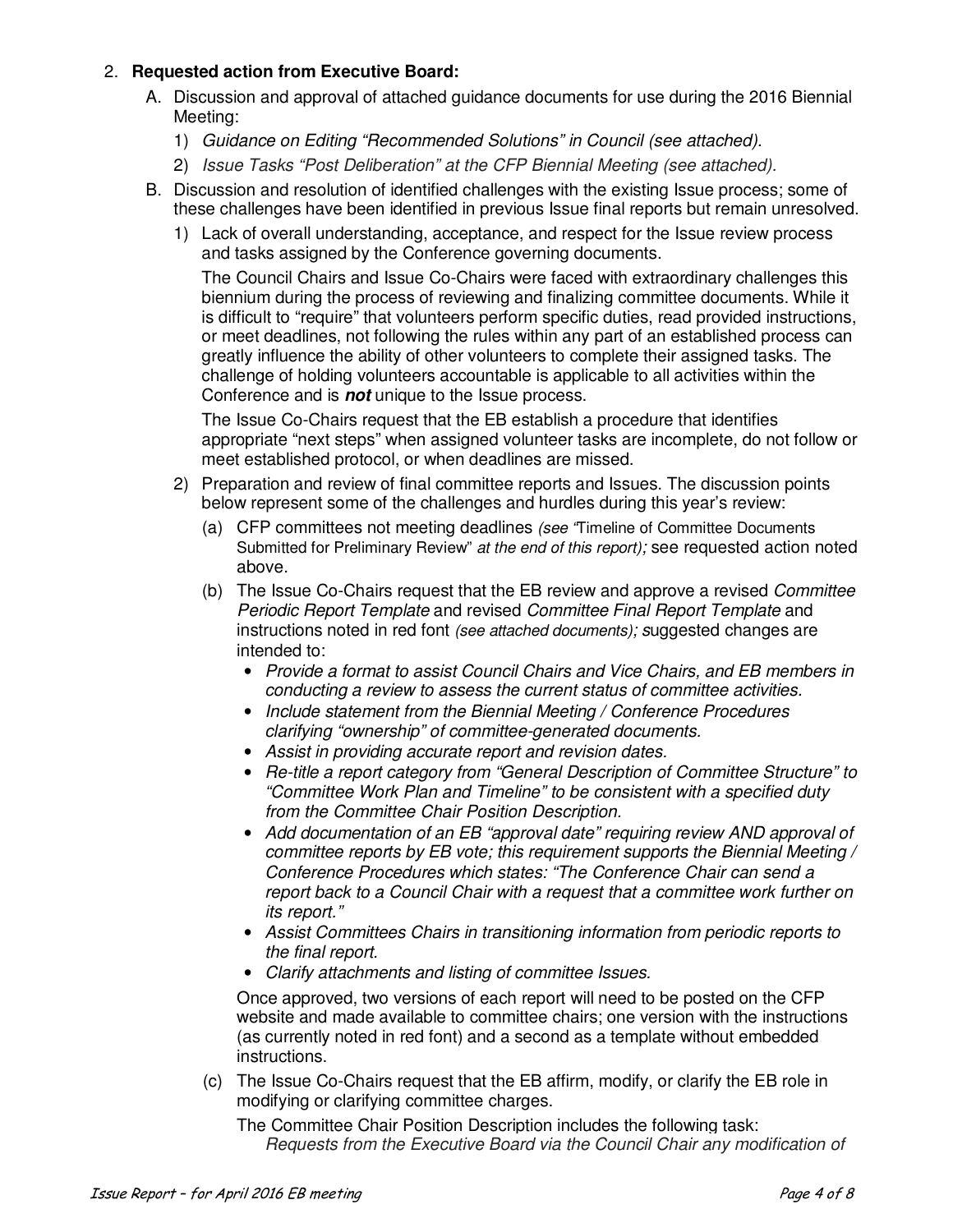*assigned charges.* 

In addition, the 2014 CFP Biennial Meeting / Conference Procedures states: *If a Committee deliberates an Issue and by majority vote determines that clarification of the Issue is needed, specificity of Issue parameters for completion of Issue charges is needed, or that an Issue charge exceeds the mission of the Conference, the Committee may seek guidance from the Executive Board through the Council Chair. The Council Chair shall submit the identified concerns with the Committee's recommendation for clarification of the Issue to the Executive Board for review and deliberation. On behalf of the Assembly, the Executive Board may provide necessary clarification of direction or purpose of the Issue charge to maintain the Conference mission. All pertinent correspondence between the Committee and the Executive Board shall be included in the Committee's final report and presented to the Council at the next biennial meeting; the final report shall also include documentation and clarification regarding the original charges.*

A request for clarification was brought by a committee to the EB during the 2014- 2016 biennium; the response from the EB stated:

*"The Committee can choose to explain how they fulfilled charges by the recommendations as stated in their report. However, charges cannot be changed or removed."* 

This EB response that "charges cannot be changed" could be considered to be inconsistent with the CFP governing documents. Lack of requested guidance from the EB leaves interpretation regarding council assigned charges up to the committee members (who may or may not have been present during council deliberation); lack of requested guidance may also make it challenging for a committee to adequately address their charges.

(d) The Issue Co-Chairs request that the EB affirm, modify, or clarify the following statement regarding committee generated documents *(extracted from 2014 Biennial Meeting / Conference Procedures; language originally adopted by EB August 2013)*:

#### *Issue Acceptance Criteria:*

*Committee submitted documents may impact the image, credibility and integrity of the Conference as an organization.* 

*With the exception of material that has been copyrighted and/or has registration marks, committee documents submitted to the Executive Board online through the Issue Management Program, including all work products (issues; reports; and content documents) generated by a Conference committee become the property of the Conference.* 

- (e) The Issue Co-Chairs request that the EB affirm or re-define the "process" for submitting and reviewing committee final reports, Issues, and content documents as currently identified in the Committee Chair Position Description:
	- *Writes Issue(s) and a final Committee Report with the assistance of the committee members as requested by the Council Chair.*
	- *Submits draft of final committee report, Issues, and committee generated documents and recommendations for preliminary review by the Council Chair, Council Vice Chair, and Issue Chair by a stated due date.*
	- *Edits documents as necessary and works with Council Chair and Issue Chair to ensure clarity, understanding, and completeness of all committee generated documents, including making any nonsubstantive changes without requiring committee member approval (e.g., reorganization of information, insertion of missing information).* 
		- *Shall submit to the committee any substantive changes to document content (i.e., change of purpose, intent or direction) for their approval with 48 hour response time requirement; majority vote of those that respond shall deem documents as "approved."*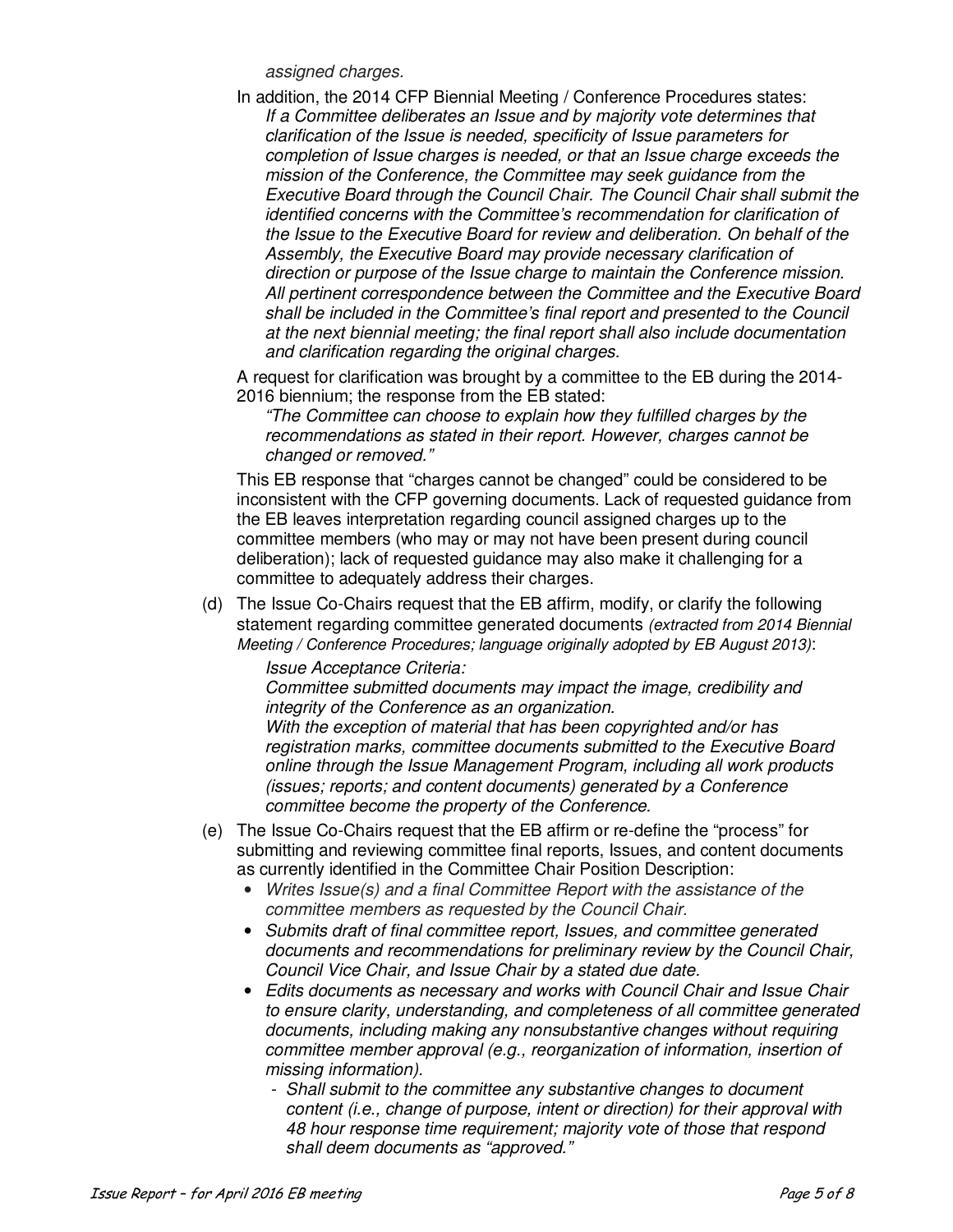- *Submits committee Issues by a stated due date and in the required format, and works with Issue Reviewers to ensure Issues are readable, easy to understand, and meets all submittal and acceptance criteria.*  An outline of this process is also included on the attached *"Abbreviated Committee Report and Issue Review Process"* document created in 2013; please note that the IMP process now allows access to the Issue by both submitters.
- (f) Time commitment required to complete Issue review tasks in a narrow window of time *(see* "Issue Review Time Tracking" *at the end of this report).*

The current practice related to review of committee reports and documents is **not** sustainable and is **not** fair to committees. Lack of thoughtful EB review and timely feedback permits committees to function autonomously throughout the biennium; then, when final reports and draft Issues are submitted, committee documents are placed through a high level of review and scrutiny to ensure established criteria is met. Major information gaps and inconsistencies are often discovered during this review requiring extensive re-work by the committee and multiple rounds of review within a very brief timeframe.

The Issue Co-Chairs request that the EB establish procedure and protocol that provides the following to CFP committees throughout the biennium:

- Mentorship and guidance;
- Thorough review and meaningful feedback of the content in periodic committee reports and any accompanying committee drafted documents; and
- Convenient online access to the history of CFP committees to serve as a source of document examples and organizational ideas (history to include active and retired committee reports, content documents, and Issues).
- (g) New challenge in 2016 data usage for Issue review and verification of final packets.

Issue review is a volunteer task; however, extensive internet usage is required to conduct these activities. Both Issue Co-Chairs exceeded their personal home internet data usage during this process. For example, verification of the various links and documents in both the Master and Scribe Issue Packets required more than 5 gigabytes of data transfer in a single day (which was more than three times the normal monthly data usage for that Issue Co-Chair). Nearly 100% of Issue review work is conducted using personal time and personal computer systems; even if this work had been conducted on employer time or using employer provided internet access, the required data usage may have been considered excessive by that employer.

The Issue Co-Chairs request that, prior to the 2018 biennial meeting, the EB consider and approve a method of providing required internet access to complete Issue review tasks.

# **CFP ISSUES TO BE SUBMITTED BY COMMITTEE:**

There were NO Issues submitted by the Issue Committee or Issue Co-Chairs for the 2016 Biennial Meeting.

# **COMMITTEE MEMBER ROSTER (see attached):**

Issue Committee membership has not changed since approved by the EB in August 2014.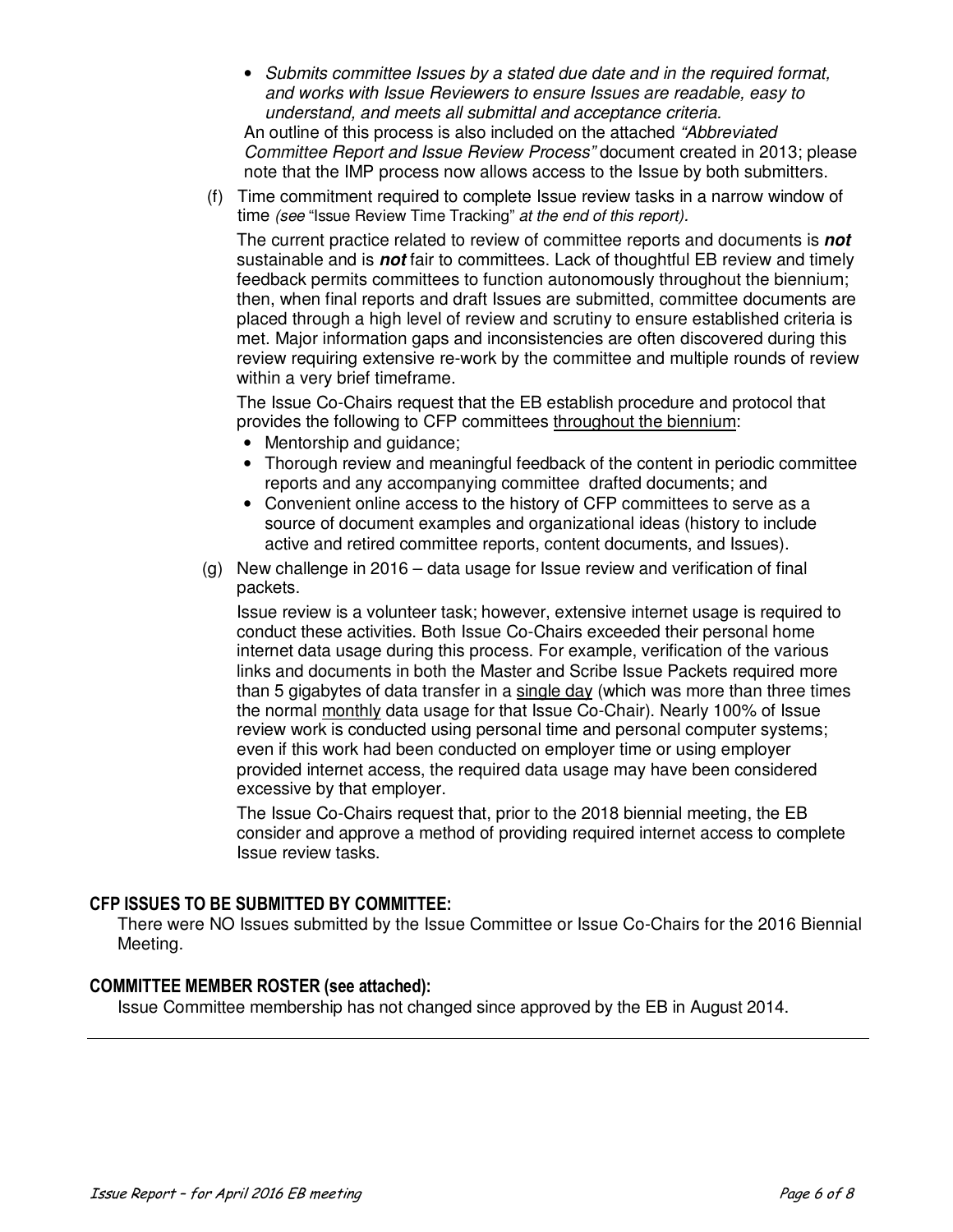|  | The following information is presented for discussion purposes only (all data has been hand tabulated): |
|--|---------------------------------------------------------------------------------------------------------|
|  |                                                                                                         |

| <b>Issue History</b>                                    |                                         |                                                                                                                                                                                                                                                                             |                                                                                                                                                                                                                                                                                                                                |                                                                                                                                                                                                                                                           |                                                                                                                                                                                                                                                                             |                                                                                                                                                                                                                                                                                           |  |  |  |
|---------------------------------------------------------|-----------------------------------------|-----------------------------------------------------------------------------------------------------------------------------------------------------------------------------------------------------------------------------------------------------------------------------|--------------------------------------------------------------------------------------------------------------------------------------------------------------------------------------------------------------------------------------------------------------------------------------------------------------------------------|-----------------------------------------------------------------------------------------------------------------------------------------------------------------------------------------------------------------------------------------------------------|-----------------------------------------------------------------------------------------------------------------------------------------------------------------------------------------------------------------------------------------------------------------------------|-------------------------------------------------------------------------------------------------------------------------------------------------------------------------------------------------------------------------------------------------------------------------------------------|--|--|--|
| <b>Issues</b>                                           | 2016                                    | 2014                                                                                                                                                                                                                                                                        | 2012                                                                                                                                                                                                                                                                                                                           | 2010                                                                                                                                                                                                                                                      | 2008                                                                                                                                                                                                                                                                        | 2006                                                                                                                                                                                                                                                                                      |  |  |  |
| <b>Submitted</b>                                        | 126                                     | 114                                                                                                                                                                                                                                                                         | 120                                                                                                                                                                                                                                                                                                                            | 90                                                                                                                                                                                                                                                        | 116                                                                                                                                                                                                                                                                         | Info not<br>available                                                                                                                                                                                                                                                                     |  |  |  |
| <b>Finalized</b>                                        | 117                                     | 92                                                                                                                                                                                                                                                                          | 111                                                                                                                                                                                                                                                                                                                            | 86                                                                                                                                                                                                                                                        | 112                                                                                                                                                                                                                                                                         | 111                                                                                                                                                                                                                                                                                       |  |  |  |
| <b>Final</b><br><b>Assignments by</b><br><b>Council</b> | $III-$<br>$II-$<br>I-<br>48<br>28<br>41 | $III -$<br>$II-$<br>I-<br>35<br>27<br>30                                                                                                                                                                                                                                    | $III-$<br>$II-$<br>$\mathsf{I}$<br>38<br>30<br>43                                                                                                                                                                                                                                                                              | $II-$<br>$III-$<br>I-<br>35<br>26<br>25                                                                                                                                                                                                                   | $III -$<br>$II-$<br>I-<br>$57*$<br>27<br>28                                                                                                                                                                                                                                 | $III-$<br>II-<br>$\mathsf{I}$<br>41<br>44<br>26                                                                                                                                                                                                                                           |  |  |  |
| Independent<br><b>Submissions</b>                       | 80                                      | 50                                                                                                                                                                                                                                                                          | 61                                                                                                                                                                                                                                                                                                                             | 44                                                                                                                                                                                                                                                        | 41                                                                                                                                                                                                                                                                          | 50                                                                                                                                                                                                                                                                                        |  |  |  |
| <b>Committee</b><br><b>Submitted Issues</b>             | 37                                      | 42                                                                                                                                                                                                                                                                          | 50                                                                                                                                                                                                                                                                                                                             | 42                                                                                                                                                                                                                                                        | 71                                                                                                                                                                                                                                                                          | 61                                                                                                                                                                                                                                                                                        |  |  |  |
| <b>Committee</b><br>Issues by<br><b>Council</b>         | $II-$<br>$III-$<br>I-<br>17<br>6<br>14  | $III -$<br>$II-$<br>I-<br>20<br>11<br>11                                                                                                                                                                                                                                    | $II-$<br>$III-$<br>I-<br>13<br>27<br>10                                                                                                                                                                                                                                                                                        | $II-$<br>$III -$<br>I-<br>20<br>6<br>8                                                                                                                                                                                                                    | $III -$<br>$II-$<br>ŀ<br>52<br>11<br>8                                                                                                                                                                                                                                      | $\mathsf{I}$<br>$II-$<br>$III -$<br>41<br>$\overline{7}$<br>13                                                                                                                                                                                                                            |  |  |  |
| <b>Final Issue</b><br><b>Status</b>                     | <b>TBD</b>                              | As submitted: 35<br>$III-$<br>$II-$<br>17<br>$\overline{7}$<br>11<br>As amended: 25<br>$III -$<br>$II-$<br>9<br>9<br>$\overline{7}$<br>No action: 33<br>$II-$<br>$III -$<br>$\overline{2}$<br>14<br>17<br><b>Rejected by</b><br>Assembly: 4<br>$  -$<br>III-<br>3<br>0<br>1 | As submitted: 36<br>$III -$<br>II-<br>$\mathsf{I}$<br>8<br>20<br>8<br>As amended: 47<br>$II-$<br>$III-$<br>$\mathsf{I}$<br>19<br>12<br>16<br>No action: 26<br>$II-$<br>$III-$<br>I-<br>16<br>$\overline{\mathcal{A}}$<br>6<br><b>Rejected by</b><br>Assembly: 7<br>$\overline{\mathbb{II}}$ -<br>II-<br>$\mathsf{I}$<br>5<br>1 | As submitted: 36<br>$III -$<br>$II-$<br>26<br>4<br>6<br>As amended: 28<br>$II-$<br>$III-$<br>I-<br>10<br>$\overline{7}$<br>11<br>No action: 22<br>$II-$<br>$III-$<br>I-<br>3<br>10<br>9<br><b>Rejected by</b><br>Assembly: 1<br>$II-$<br>$III-$<br>0<br>0 | As submitted: 36<br>$III -$<br>$II-$<br>I-<br>12<br>33<br>12<br>As amended: 51<br>$II-$<br>$III -$<br>$\mathsf{L}$<br>24<br>5<br>12<br>No action: 22<br>$II-$<br>$III-$<br>I-<br>$\overline{c}$<br>10<br>10<br><b>Rejected by</b><br>Assembly: 3<br>$  -$<br>III-<br>2<br>0 | As submitted: 32<br>$III-$<br>$II-$<br>I-<br>13<br>15<br>4<br>As amended: 50<br>$III-$<br>$II-$<br>I-<br>25<br>15<br>10<br>No action: 29<br>$II-$<br>$III-$<br>I-<br>5<br>10<br>14<br><b>Rejected by</b><br>Assembly: 5<br>$III-$<br>$II-$<br>I-<br>$\mathfrak{Z}$<br>$\overline{c}$<br>0 |  |  |  |
|                                                         | <b>Earlier Biennial Meetings</b>        | 2004                                                                                                                                                                                                                                                                        | 2002<br>2000                                                                                                                                                                                                                                                                                                                   |                                                                                                                                                                                                                                                           |                                                                                                                                                                                                                                                                             |                                                                                                                                                                                                                                                                                           |  |  |  |
|                                                         | Council I Issues<br>Council II Issues   | $\overline{31}$<br>29                                                                                                                                                                                                                                                       | 59<br>40<br>32<br>$\overline{22}$                                                                                                                                                                                                                                                                                              |                                                                                                                                                                                                                                                           |                                                                                                                                                                                                                                                                             |                                                                                                                                                                                                                                                                                           |  |  |  |
|                                                         | Council III Issues                      | $\overline{35}$                                                                                                                                                                                                                                                             | 25<br>40                                                                                                                                                                                                                                                                                                                       |                                                                                                                                                                                                                                                           |                                                                                                                                                                                                                                                                             |                                                                                                                                                                                                                                                                                           |  |  |  |
|                                                         | <b>Total Issues Submitted</b>           | 95                                                                                                                                                                                                                                                                          | 112<br>106                                                                                                                                                                                                                                                                                                                     |                                                                                                                                                                                                                                                           |                                                                                                                                                                                                                                                                             |                                                                                                                                                                                                                                                                                           |  |  |  |
|                                                         |                                         |                                                                                                                                                                                                                                                                             |                                                                                                                                                                                                                                                                                                                                |                                                                                                                                                                                                                                                           |                                                                                                                                                                                                                                                                             |                                                                                                                                                                                                                                                                                           |  |  |  |